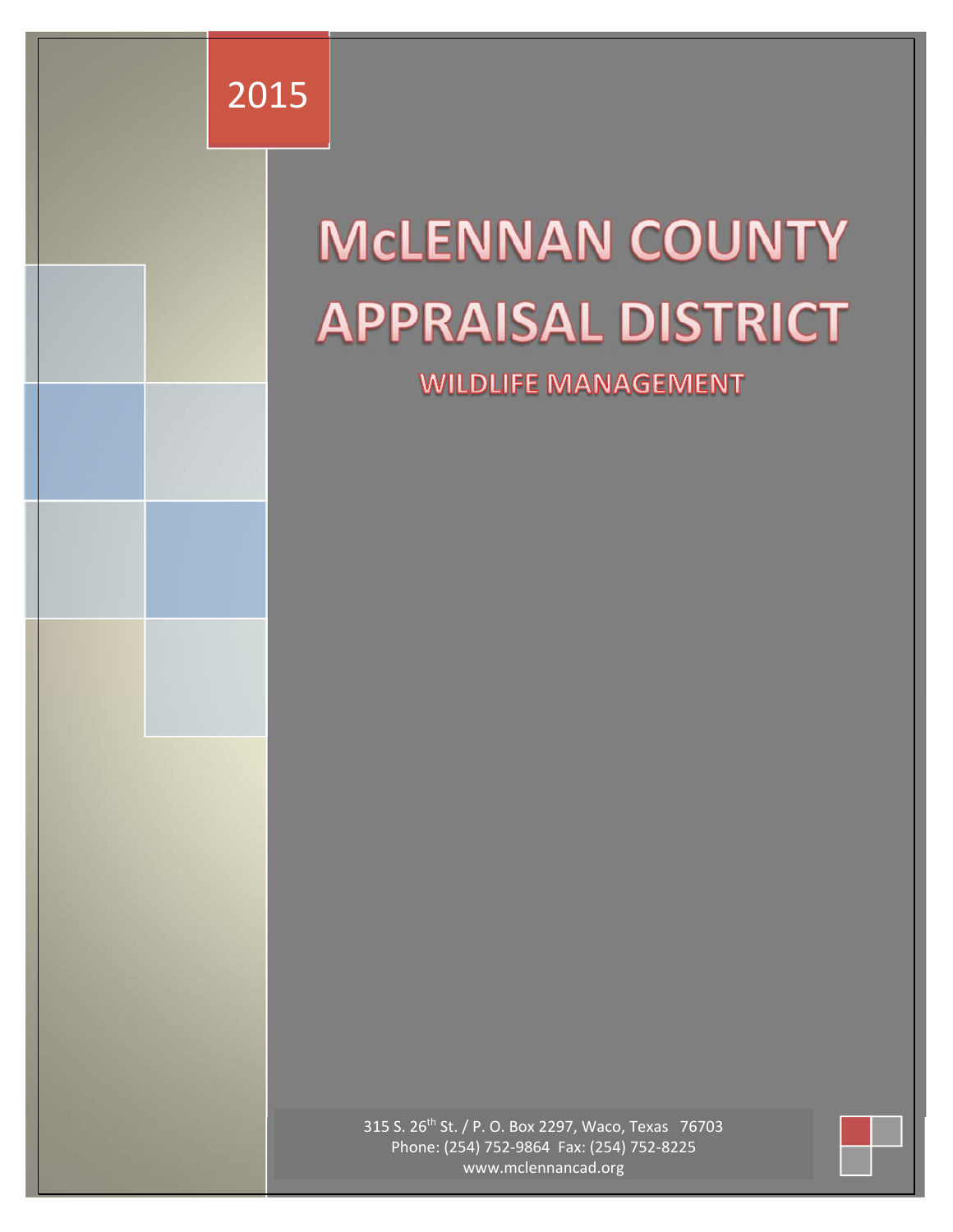# **Table of Contents**

| General                                                                              | $\overline{2}$ |
|--------------------------------------------------------------------------------------|----------------|
| <b>Comptroller Rule</b>                                                              | $\overline{2}$ |
| <b>Prior Year</b>                                                                    | 3              |
| <b>Current Year</b>                                                                  | 3              |
| Habitat Control (Habitat Management)<br>1.                                           |                |
| <b>Erosion Control</b><br>2.                                                         |                |
| Predator Control (Predator Management)<br>3.                                         |                |
| Providing Supplemental Supplies of Water<br>4.                                       | 3              |
| Providing Supplemental Supplies of Food<br>5.                                        |                |
| <b>Providing Shelter</b><br>6.                                                       |                |
| Making Census Counts to Determine Population<br>7.                                   |                |
| <b>Primary Use</b>                                                                   | 4              |
| <b>Wildlife Basic Information</b>                                                    | 4              |
| <b>Definitions:</b>                                                                  | 5              |
| Human Use                                                                            |                |
| Indigenous wildlife                                                                  |                |
| Migrating population<br>٠                                                            |                |
| Sustained breeding population<br>٠                                                   |                |
| Recreation                                                                           |                |
| Wildlife management property association<br>٠                                        |                |
| Wildlife use appraisal regions designated by the Texas Parks and Wildlife Department |                |
| Wildlife use percentage                                                              |                |
| Wintering population                                                                 | 6              |
| <b>Tract</b>                                                                         |                |
|                                                                                      |                |
| <b>Qualifications for wildlife management:</b>                                       | 6              |
| <b>Wildlife Management Plan</b>                                                      | 7              |
| McCAD Responsibilities upon receipt of plan                                          | 8              |
| <b>Annual Wildlife Updates</b>                                                       | 8              |
| <b>Requirements of the Chief Appraiser</b>                                           | 8              |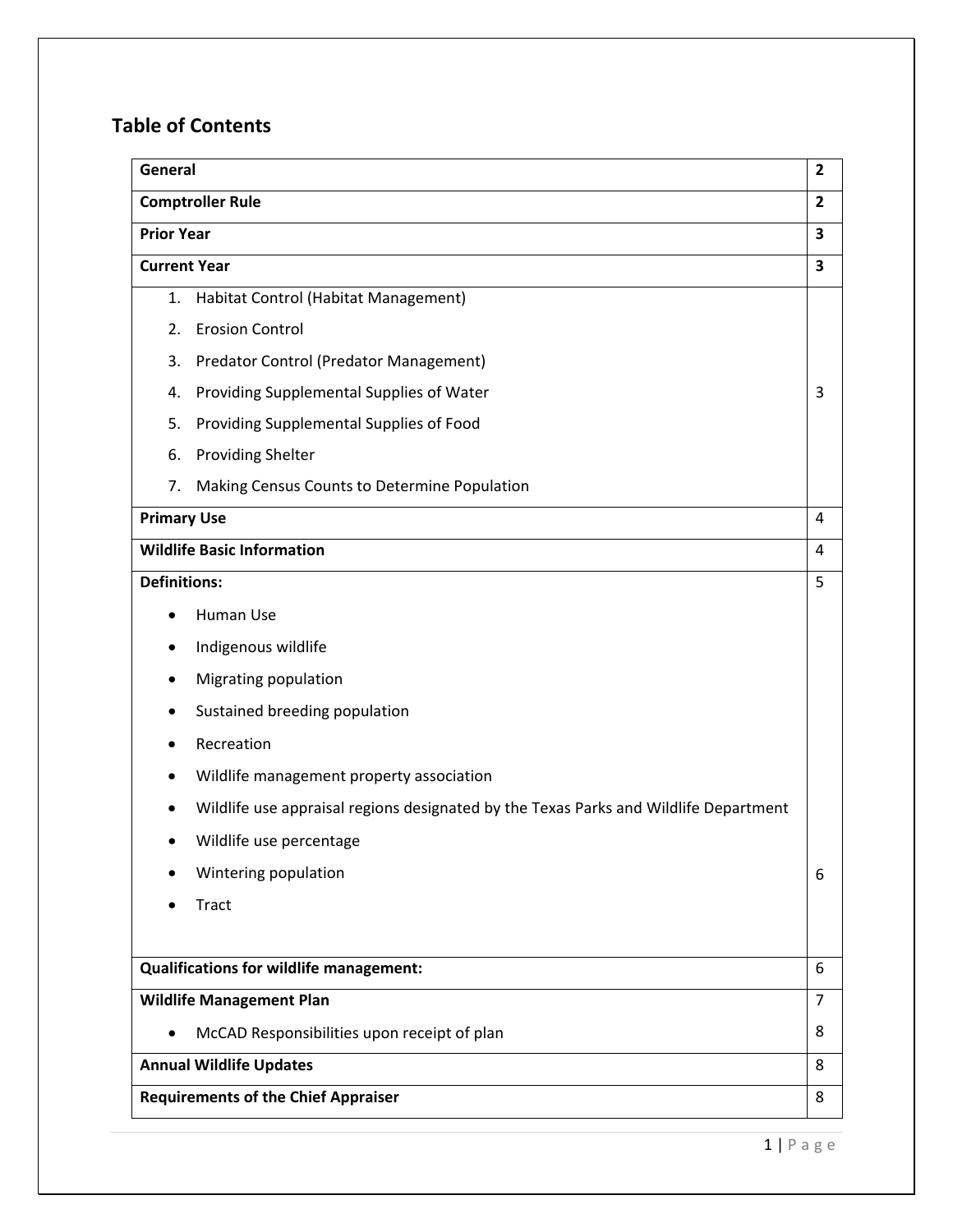**Purpose of this document is to provide procedures / guidelines that are needed to complete and process applications for Agricultural Land Used for Wildlife Management.**

## **GENERAL**

The following guidelines are established for property owners interested in Wildlife Management for 1‐d‐ 1, Open Space Agricultural Appraisal. Wildlife management appraisal is an alternative agricultural appraisal for taxpayers with property used to propagate a sustaining, breeding, migrating, or wintering population of indigenous wild animals.

A Wildlife Management Plan shall be completed on a form supplied by the Texas Parks and Wildlife Department for each tract of land for which appraisal based on wildlife management use is sought. The form and regional management plans may be obtained by contacting the Texas Parks and Wildlife Department, 4200 Smith School Road, Austin, TX 78744‐3291.

# **COMPTROLLER RULE**

The Texas Comptroller of Public Accounts has filed rule 9.4003 for adoption in the Texas Register on June 24, 2001. The rule became effective on July 15, 2002, twenty (20) days after publication for adoption. This rule has been added to the *Guidelines for Qualification of Agricultural Land in Wildlife Management Use,* Texas Comptroller of Public Accounts, Property Tax Assistance Division located at www.window.state.tx.us

McLennan County Appraisal District has placed this requirement into effect beginning, January 1, 2004. McCAD is located in Region 4 and will use a wildlife ratio of 92%, with a (12.5) acre minimum. Several documents and forms are available on the Texas Parks and Wildlife website at www.tpwd.state.tx.us . A wildlife management plan document (PWD 885‐W7000) may also be obtained from the McLennan County Appraisal District by calling (254) 752‐9864.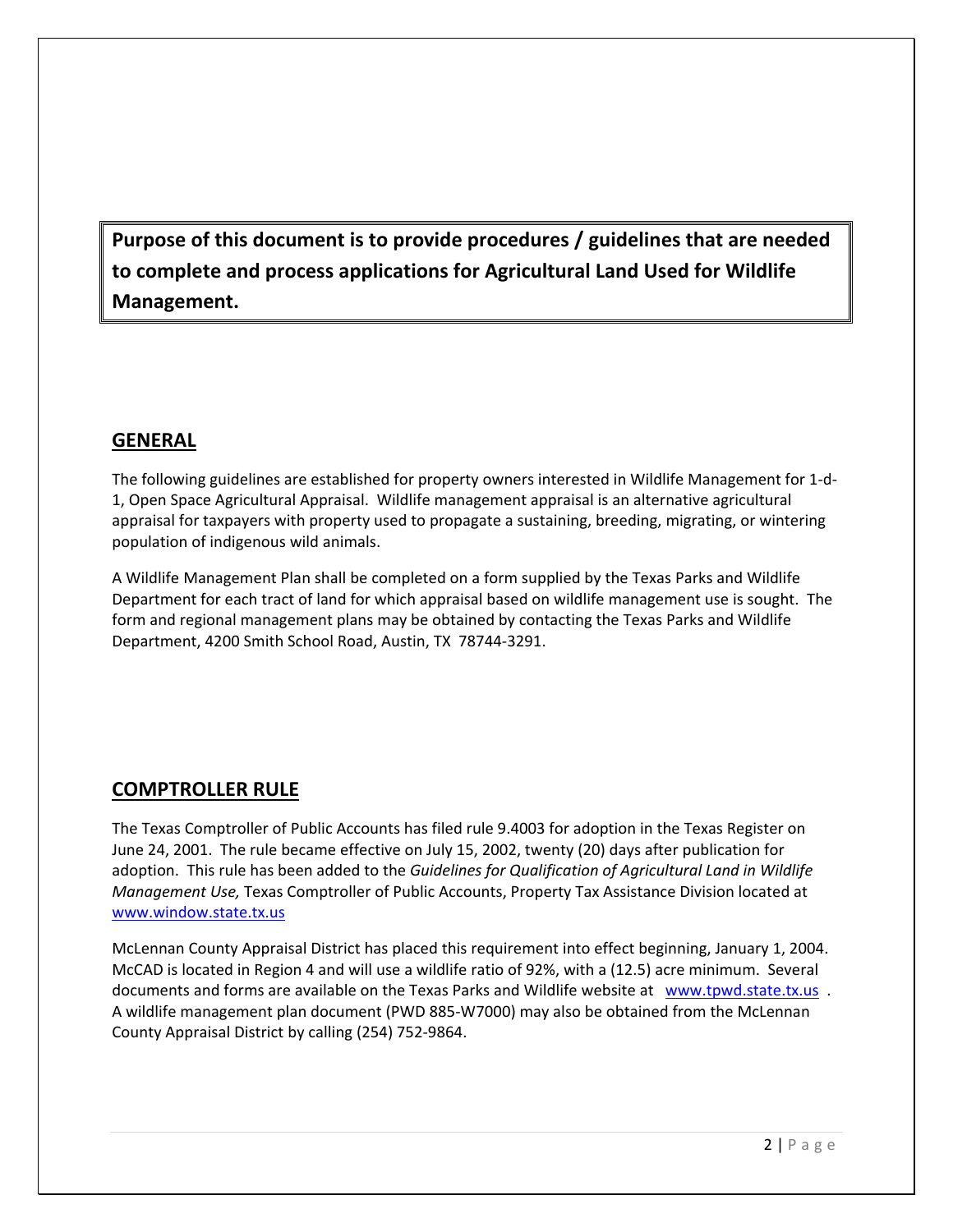# **PRIOR YEAR**

The **FIRST** requirement for wildlife management use qualification is purely technical and is not related to the land's actual use to manage wildlife. To qualify for agricultural appraisal under wildlife management use, the land **MUST** have been qualified and been appraised as agricultural land under 1‐d‐1 in the preceding year.

# **CURRENT YEAR**

The second qualification for wildlife management use is the owner must use the land to propagate a sustaining, breeding, migrating or wintering population of indigenous wild animals. Under the law, a property owner must perform at least three (3) of seven (7) wildlife management activities on the land. The owner may qualify by preforming more than three (3) of the listed activities, but may not engage in fewer than three (3). The seven (7) activities are:

- 1. Habitat Control (Habitat Management) A wild animal's habitat is its surroundings as a whole, including plants, ground cover, shelter, and other animals on the land. Habitat control, or habitat management, means actively using the land to promote an environment that is beneficial to wildlife on the land. Removing harmful parts of the environment when necessary to benefit wildlife is also habitat management.
- **2.** Erosion Control Any active practice that attempts to reduce or keep soil erosion to a minimum for the benefit of wildlife is erosion control.
- **3. Predator Control (Predator Management) This term means practices intended to** manage the population of predators to benefit the owner's target wildlife population. Predator control is usually not necessary unless the number of predators is harmful to the desired wildlife population.
- 4. Providing Supplemental Supplies of Water Natural water exist in all wildlife environments. Supplemental water is provided when the owner actively provides water in addition to the natural sources.
- **5.** Providing Supplemental Supplies of Food Most wildlife environments have some natural food. An owner supplies supplemental food by providing food and nutrition in addition to the level naturally produced on the land.
- **6.** Providing Shelter This term means actively creating or maintaining vegetation or artificial structures that provide shelter from the weather, nesting and breeding sites, or "escape cover" from enemies.
- **7.** Making Census Counts to Determine Population Census counts are periodic surveys and inventories to measure the number, composition, or other relevant information about the wildlife's population to determine if the current wildlife management practices are serving the targeted species.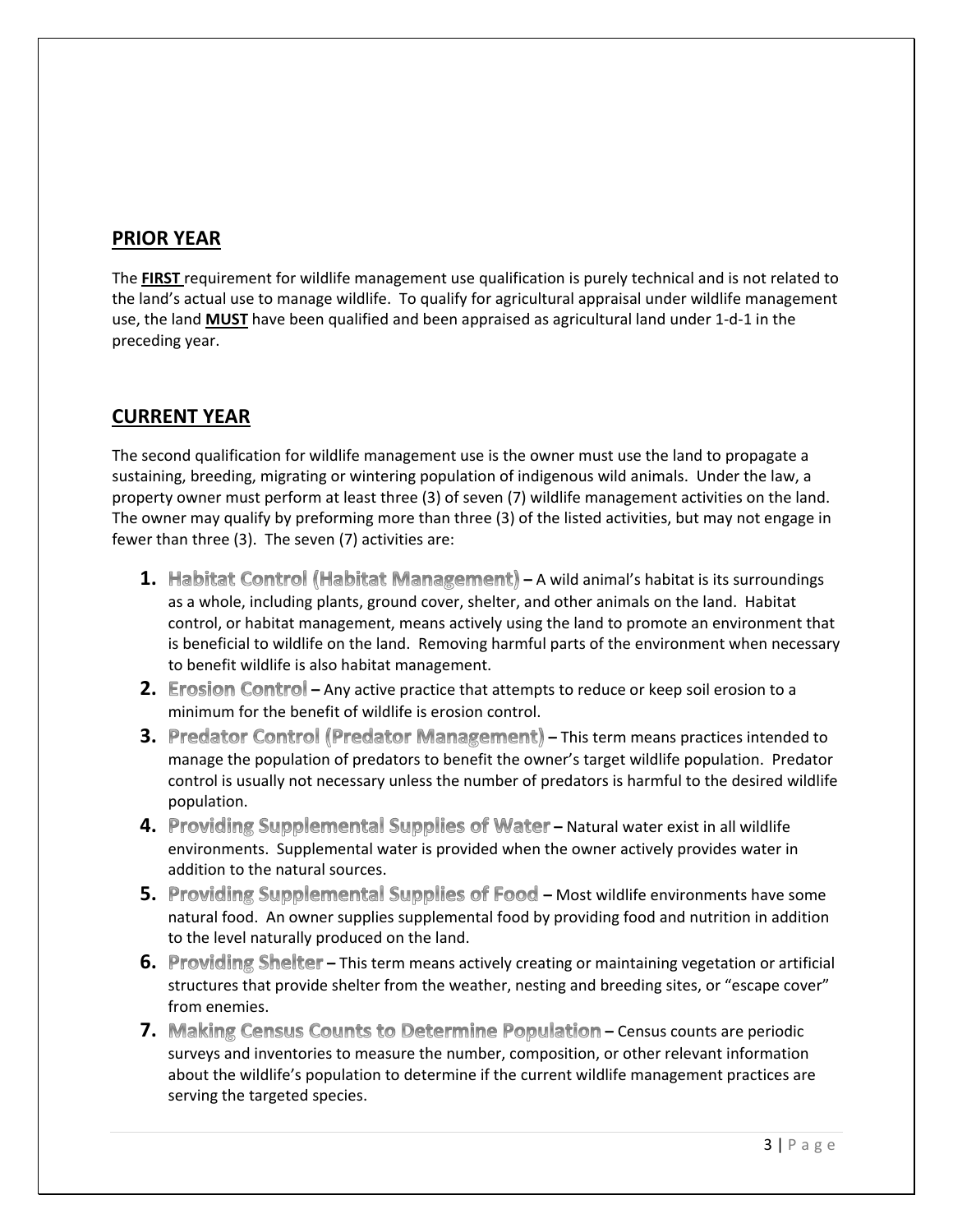# **Primary Use**

The law requires agriculture to be the primary use of the land. Wildlife management is an agricultural use under the law. The primary use requirement is particularly important for land used to management wildlife. Land devoted to wildlife management can be used as a residence for the owner. But the land will not qualify if residential use – and not wildlife management - is the land's primary use.

# **Wildlife Basic Information**

#### Purpose of Wildlife

To encourage the preservation of open space for wildlife management and conservation of the state's natural heritage in all areas of the state;

#### **To create definitive standards for tax appraiser to follow in determining the qualifications of property for appraisal on the basis of wildlife management use;**

- To create a mechanism in addition to traditional agricultural use to allow ranchers, farmers and land managers to conserve open space;
- To affirm local control of property taxation;
- To preserve revenue neutrality for all concerned parties; and
- To allow each property currently qualified in wildlife management use to continue appraisal as open space land.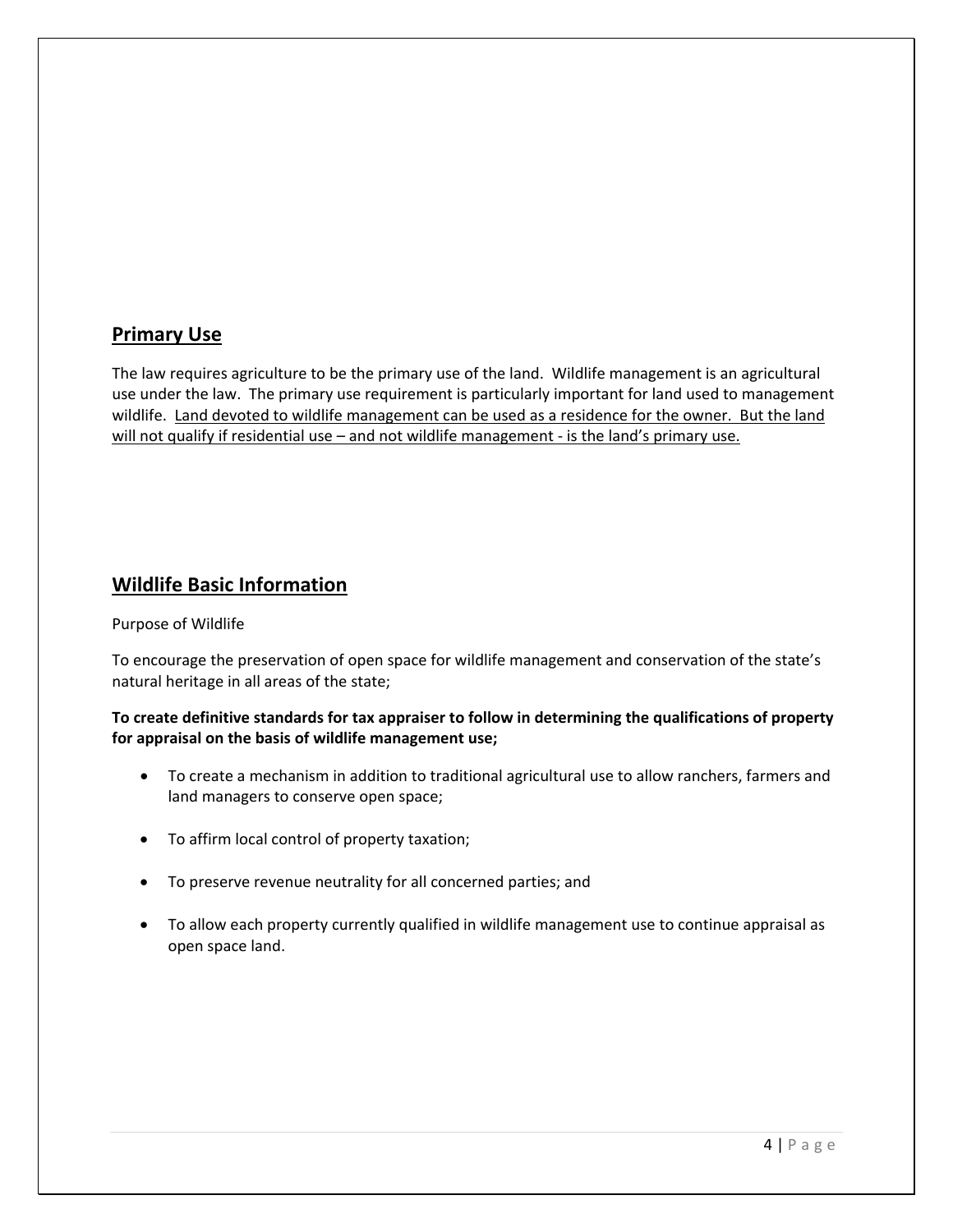**Definitions:** The following words and terms, when used in wildlife management, shall have the following meanings, unless the context clearly indicates otherwise:

**Human use –** The use of indigenous wildlife or habitat for food, medicine, or recreation by humans.

**Indigenous wildlife** – All native animals that originated in or naturally migrated or migrate through an area and that are capable of living naturally in that area. The term does not include exotic livestock as defined by Agriculture Code, Sub Section 142.001.

**Migrating population** – Indigenous wildlife that moves between seasonal ranges.

**Sustained breeding population** – A group or population of indigenous wildlife that is capable of perpetuating itself through natural breeding.

**Recreation –** An active or passive activity for pleasure or sport.

**Wildlife management property association** – A group of landowners whose tracts of land:

- Are contiguous, provided that the presence of public roads and bodies of water does not affect the contiguity of the tracts;
- Are subject to percentage as adopted by the McLennan County Appraisal Districts Board of Directors on November 17<sup>th</sup>, 2003. (Resolution No. 2003-5)
- Are qualified under Texas Property Tax code, Chapter 23, Subchapter D; and
- Are subject to a written agreement that legally obligates the owner of each tract of land to perform the activities necessary to qualify for wildlife management use appraisal.

# **Wildlife use appraisal regions designated by the Texas Parks and Wildlife**

**Department** – See, Texas Administrative Code, Title 34, Part 1, Chapter 9, Subchapter G, Rule 9.2002 & 9.2005 for list of counties by region (Rule 9.2002) and percentage ranges (Rule 9.2005).

**Wildlife use percentage** – The percentage of a tract of land that the Texas Parks and Wildlife Department has determined must be in wildlife management use for the land to be qualified for appraisal based on wildlife management use.

This percentage is calculated using the total acreage of the tract minus one as the numerator (N), and the total acreage as the denominator (D). The following formula expresses the calculation, with "X" representing the tract of land's total acreage:  $(X-1) / X =$  wildlife use requirement.

 $N / D = \%$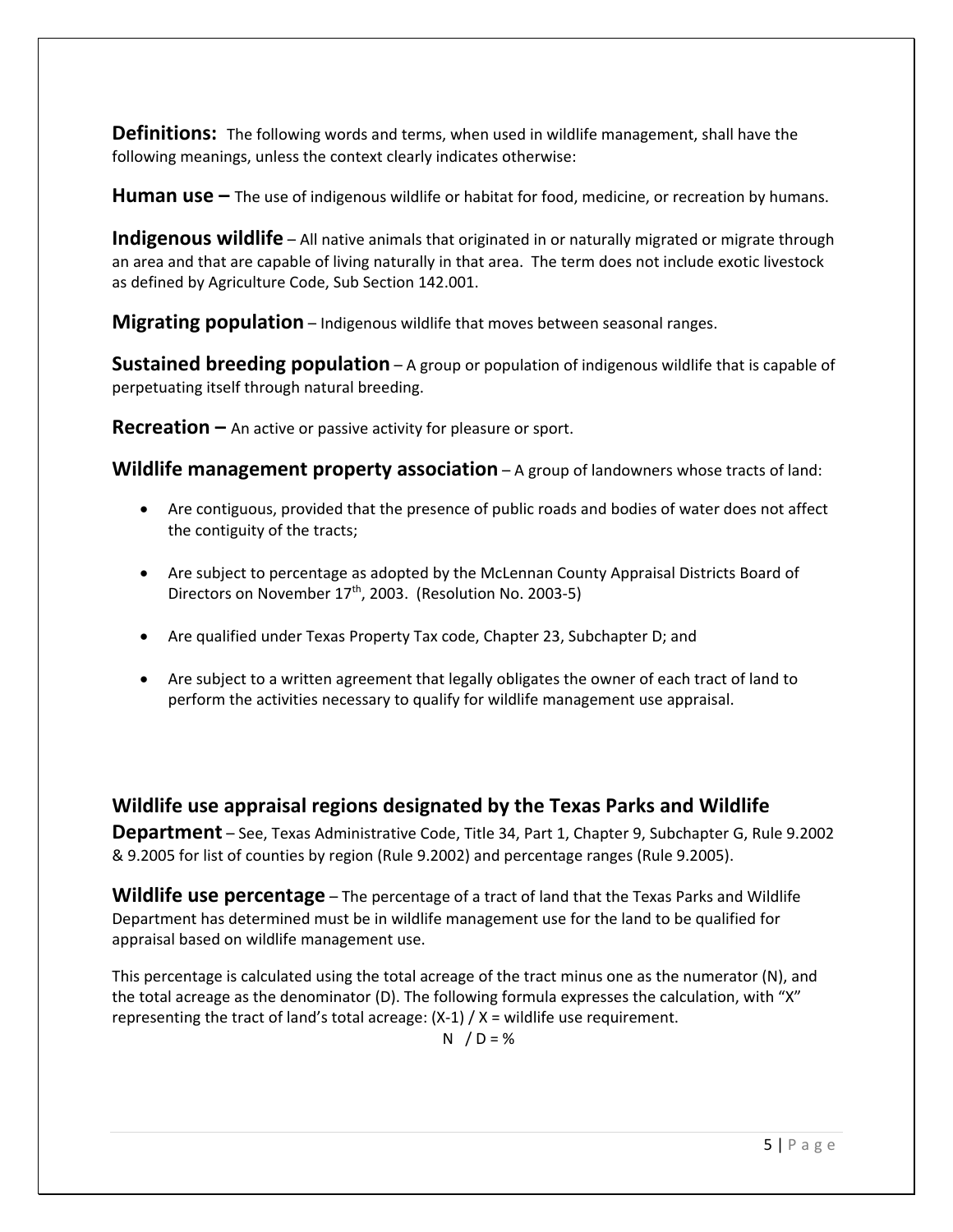**Wintering population** – Indigenous wildlife that occupies an area during the winter as a consequence of natural migratory behavior.

**Tract –** The entire area of a parcel or contiguous parcels of land, as reflected in appraisal district records, under common ownership.

# **Qualifications for wildlife management:**

Land qualifies for appraisal based on wildlife management use if:

- The **previous** tax year was qualified and appraised as open‐space land or wildlife management use;
- The tract meets all the provisions of the Texas Property Tax Code, Chapter 23, Subchapter D;
- The tract was used for wildlife management January  $1<sup>st</sup>$  of the year;
- It is instrumental in supporting a sustaining breeding, migrating, and wintering population of indigenous wildlife;
- The wildlife management plan required by the Property Tax Code is being implemented;
- No fewer than three (3) of the activities and practices described in *Guidelines for Qualification of Agricultural Land in Wildlife Management* are performed on the land in any given year;
- An application is filed by the owner of the tract of land, provided the request is made prior to May 1 (same rules for late application):
- The previous tax year the tract was part of a larger tract (split) which was qualified and appraised under **any** provision of Tax code, Chapter 23, Subchapter D;
- Owner who sold off land must re-apply. (PWD 888-7000)
- Owner of new tract must file their own plan. (PWD 885‐W7000)
- Ownership of the tract is different from the ownership that existed on January 1st of the previous tax year (new owner). New owner must file their own management plan. (PWD 885‐ W7000)
- Percentage of acreage is within the specified ranges for the Appraisal District.
	- o Stand Alone Property 12.5 acres minimum
		-
	- o Association/Co‐op Properties 10.0 acres minimum
		-
	- o Species of concern 10.0 acres minimum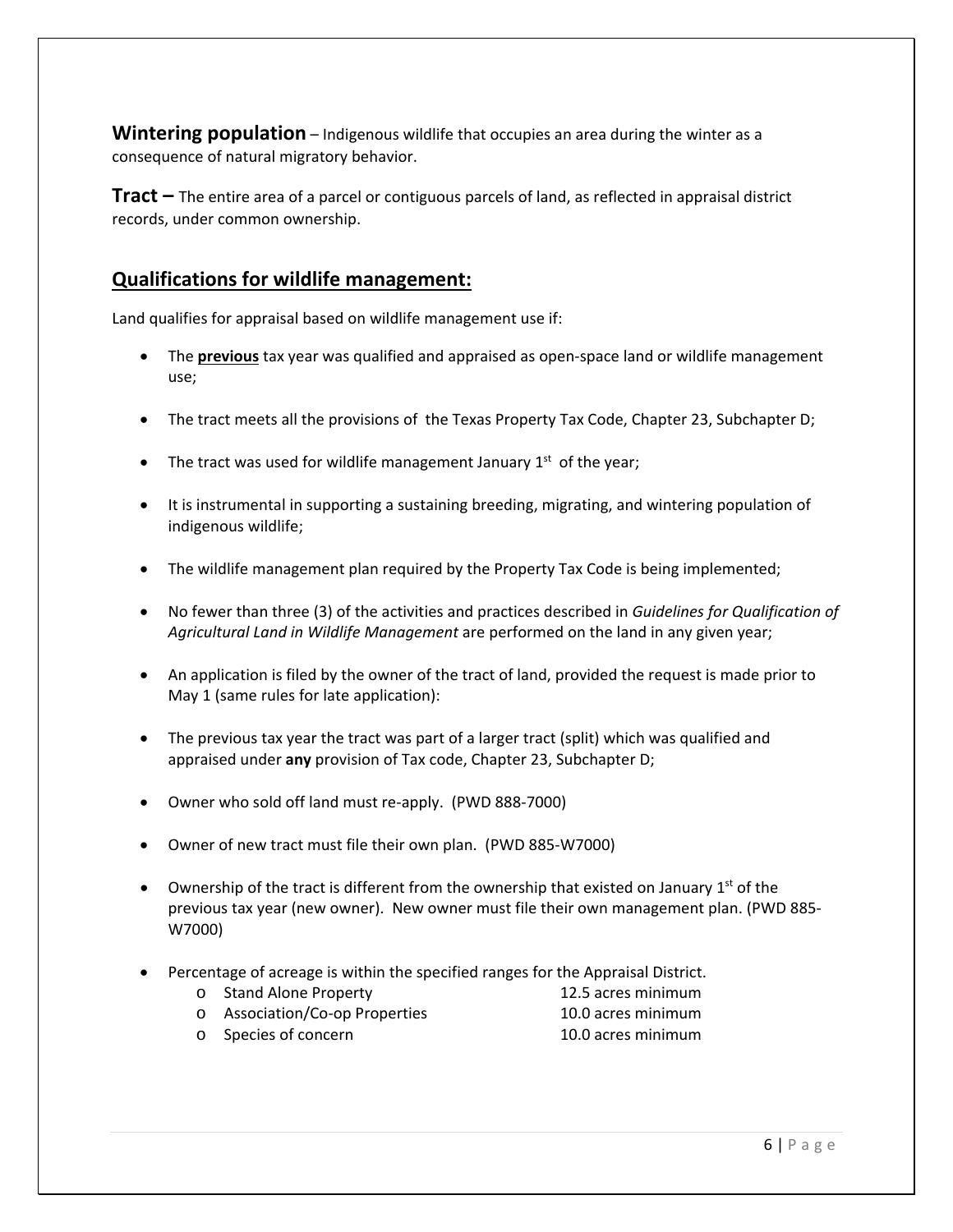## **Wildlife Management Plan**

A Wildlife Management Plan **shall be completed** on a form supplied by the Texas Parks and Wildlife Department **for each tract** of land for which appraisal based on wildlife management use is sought.

The Appraisal District shall make available the form. McLennan CAD, 315 S. 26st. St. / P. O. Box, Waco, Texas 76703 Phone: (254) 752‐9864 www.mclennancad.org

The form and regional management plans may be obtained by contacting Texas Parks and Wildlife Department, 4200 Smith School Road, Austin, Texas 78744‐3291 Phone: (800) 792‐1112 www.tpwd.state.tx.us

The activities and practices in the plan shall be consistent with the activities and practices recommended in the appropriate Texas Parks and Wildlife Department regional management plan for the region in which the property is located, and shall include:

- Information on ownership and the property's history and current use;
- Specific species targeted for wildlife management activities and practices;
- Landowner goals for the property; and
- Specific qualifying wildlife and habitat management activities and practices that support the species being managed.
- A wildlife property association may prepare a single Wildlife Management Plan, provided the required information is included for each tract in the wildlife management association.